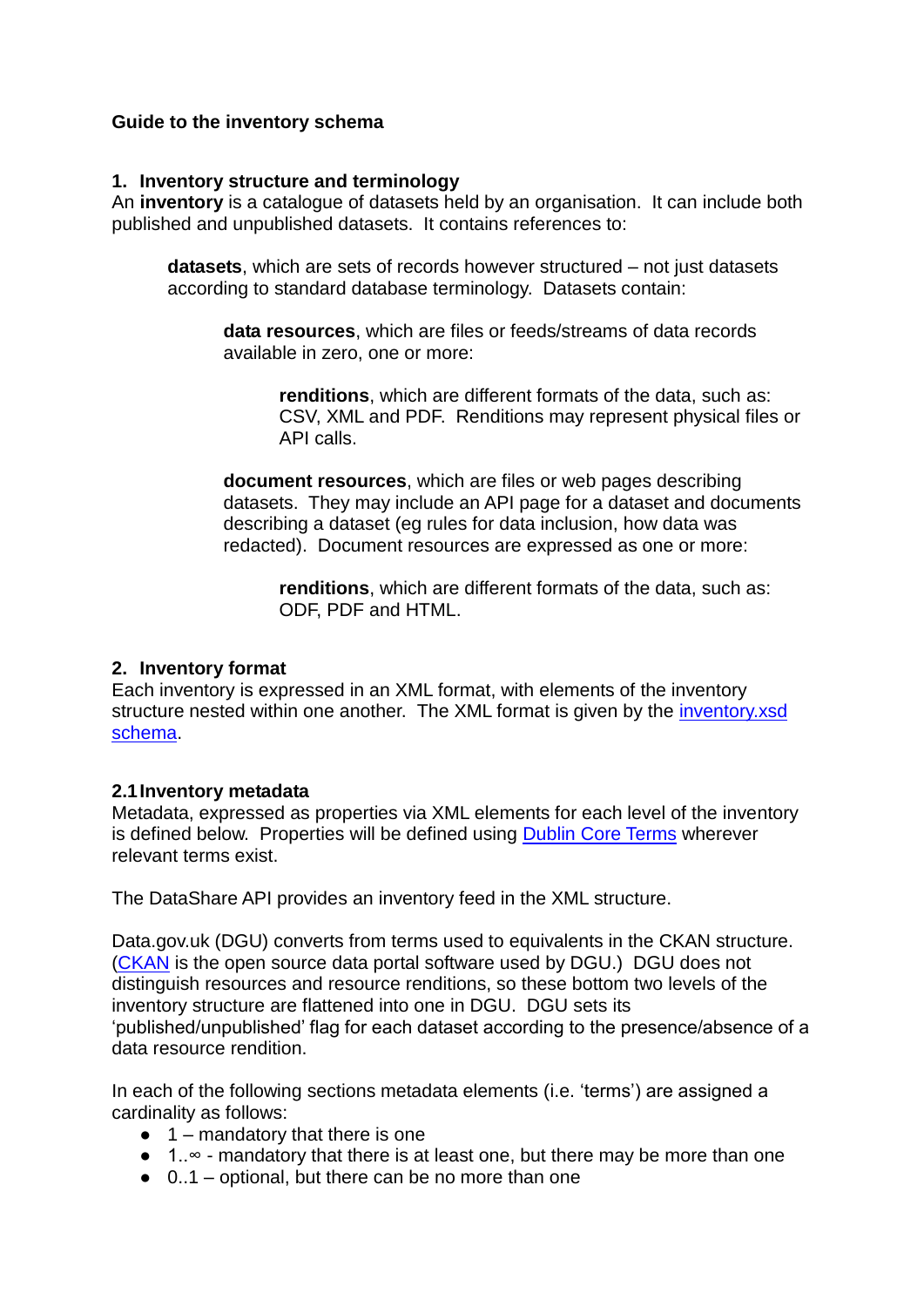● 0.. ∞ - optional and there can be more than one

Elements not flagged as "YES" in the "Used by DGU" column will be carried as cargo. They may also be used to derive other elements.

# **2.2Inventory metadata elements**

Metadata describing the whole inventory:

| Element / DC          | <b>Cardin</b> | <b>Notes</b>                                                                                                                                                                                                                | <b>Used by DGU</b>                                                                                                                                                                                                                                                                                            |
|-----------------------|---------------|-----------------------------------------------------------------------------------------------------------------------------------------------------------------------------------------------------------------------------|---------------------------------------------------------------------------------------------------------------------------------------------------------------------------------------------------------------------------------------------------------------------------------------------------------------|
| Term                  | ality         |                                                                                                                                                                                                                             |                                                                                                                                                                                                                                                                                                               |
| conformsTo<br>(xmlns) | $\mathbf 1$   | URL of the XSD schema defining the<br>structure of the inventory as a whole.                                                                                                                                                | <b>YES</b>                                                                                                                                                                                                                                                                                                    |
|                       |               | This element is expressed by the standard<br>xmlns notation in XML.                                                                                                                                                         |                                                                                                                                                                                                                                                                                                               |
|                       |               | The schema may change over time, so this<br>element is mandatory so harvesters know<br>the format to expect.                                                                                                                |                                                                                                                                                                                                                                                                                                               |
| modified              | 1             | Date (or date and time) when the inventory<br>was last modified. This complies with <b>ISO</b><br>8601. A date of format yyyy-mm-dd is<br>normally sufficient                                                               | YES. Used by<br>DGU to see if<br>the inventory<br>has changed<br>since it was last<br>read.                                                                                                                                                                                                                   |
| identifier            | $\mathbf{1}$  | Identifier which the publisher can refer to.<br>Must be unique within publisher. May<br>contain publisher's revision control.                                                                                               |                                                                                                                                                                                                                                                                                                               |
| publisher             | 1             | URI of the council or other body responsible<br>for the inventory. Local authorities in<br>England will use URIs from<br>OpenDataCommunities (eg<br>http://opendatacommunities.org/doc/unitary-<br>authority/peterborough). | DGU looks up<br>the organisation<br>name and the<br>default spatial<br>coverage from<br>the area it<br>'governs GSS'<br><i>in</i><br><b>OpenDataCom</b><br>munities. DGU<br>will cache such<br>information and<br>refresh the<br>cache after<br>changes to local<br>government<br>organisations<br>and areas. |
| title                 | 0.1           | Title of the inventory                                                                                                                                                                                                      |                                                                                                                                                                                                                                                                                                               |
| description           | 0.1           | Free text description of the inventory                                                                                                                                                                                      |                                                                                                                                                                                                                                                                                                               |
| coverage.spatial      | 01            | The geographical area described by the                                                                                                                                                                                      | <b>YES</b>                                                                                                                                                                                                                                                                                                    |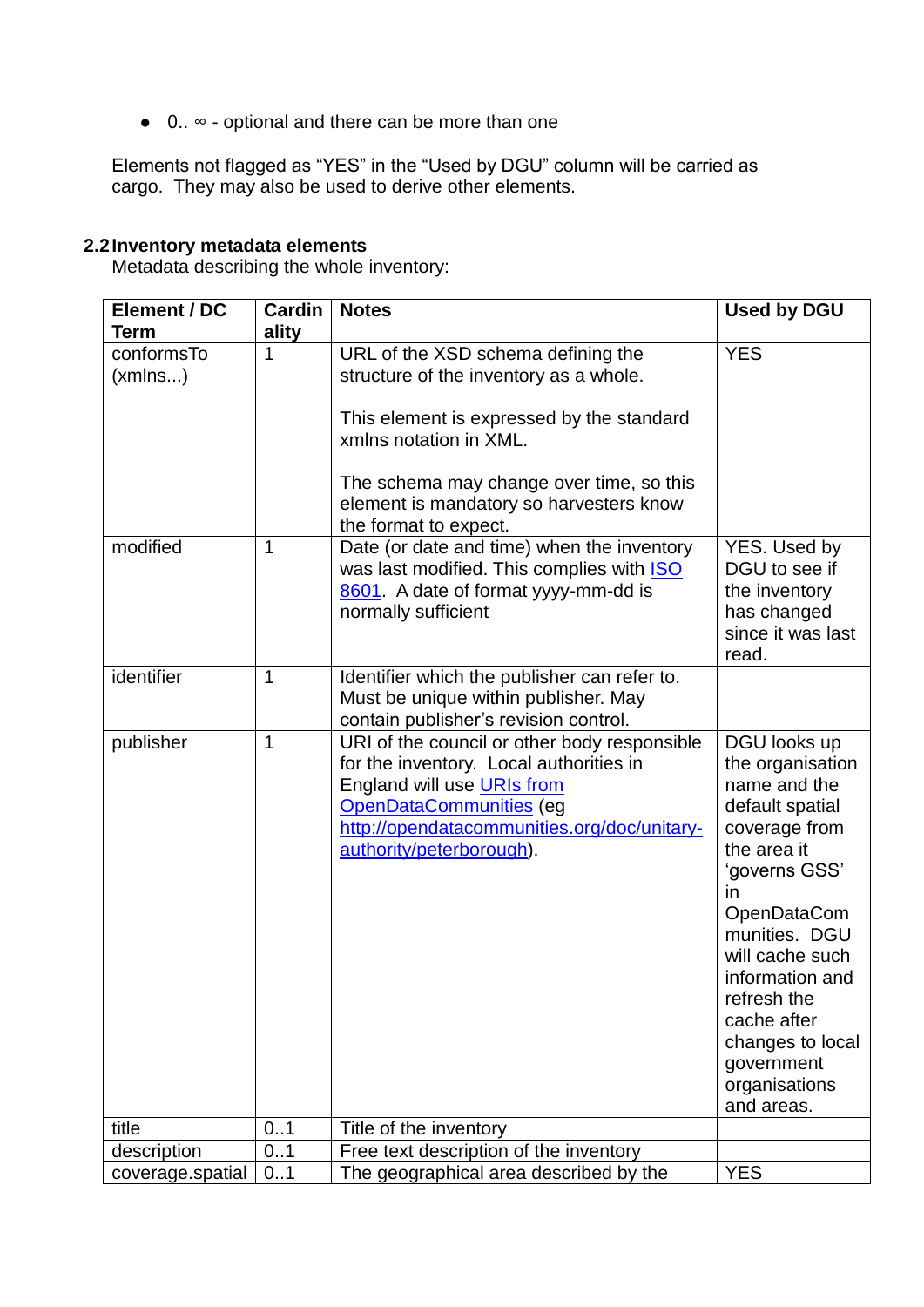|          |     | information. It defaults to the area of<br>publisher if not specified.<br>If it is specified, it should be a URI from<br>statistics.data.gov.uk such as<br>http://statistics.data.gov.uk/id/statistical-<br>geography/E06000031 for the Peterborough<br>area.<br>This area will, by default, apply to datasets<br>within the inventory, but it can be overridden |  |
|----------|-----|------------------------------------------------------------------------------------------------------------------------------------------------------------------------------------------------------------------------------------------------------------------------------------------------------------------------------------------------------------------|--|
|          |     | for individual datasets.                                                                                                                                                                                                                                                                                                                                         |  |
| language | 0.1 | Language code from <b>ISO 639-1</b> . Assumed<br>to be "en" if not specified. The code for<br>Welsh is "cy".                                                                                                                                                                                                                                                     |  |
| creator  | 01  | URI or text giving the organisation<br>publishing the inventory. Assumed to be the<br>creator if not specified. The publisher<br>should normally take responsibility for<br>creation so this element should be used with<br>caution.                                                                                                                             |  |

# **2.3Dataset metadata elements**

Metadata describing each inventory item. Those items which have renditions will be considered to represent inventory items for *published* datasets.

| <b>DC Term</b> | Cardin<br>ality | <b>Notes</b>                                                                                                                                                                                                                                                                                                                                                                                                                                                                                                              | Used by DGU |
|----------------|-----------------|---------------------------------------------------------------------------------------------------------------------------------------------------------------------------------------------------------------------------------------------------------------------------------------------------------------------------------------------------------------------------------------------------------------------------------------------------------------------------------------------------------------------------|-------------|
| identifier     | 1               | Identifier unique within the inventory<br>publisher organisation that uniquely<br>identifies the dataset so a harvester knows<br>whether to add it or update an existing<br>dataset.                                                                                                                                                                                                                                                                                                                                      | <b>YES</b>  |
| title          | 1               | Title of the dataset                                                                                                                                                                                                                                                                                                                                                                                                                                                                                                      | <b>YES</b>  |
| modified       | 0.1             | Date (or date and time) in ISO 8601 format<br>when the dataset was last modified. This<br>will not be later than the modified date of the<br>whole inventory. It applies to both the data<br>and its metadata, so changes to either will<br>cause a change to the value of this element.<br>Used to see if the dataset has changed<br>since it was last read. If no value is present,<br>the modified date/time of the inventory is<br>assumed to apply. This cannot be later than<br>the modified date of the inventory. | <b>YES</b>  |
| active         | 01              | Defaults to 'Yes'. If this is set to 'No' it<br>denotes that the dataset is discontinued or<br>withdrawn.                                                                                                                                                                                                                                                                                                                                                                                                                 | <b>YES</b>  |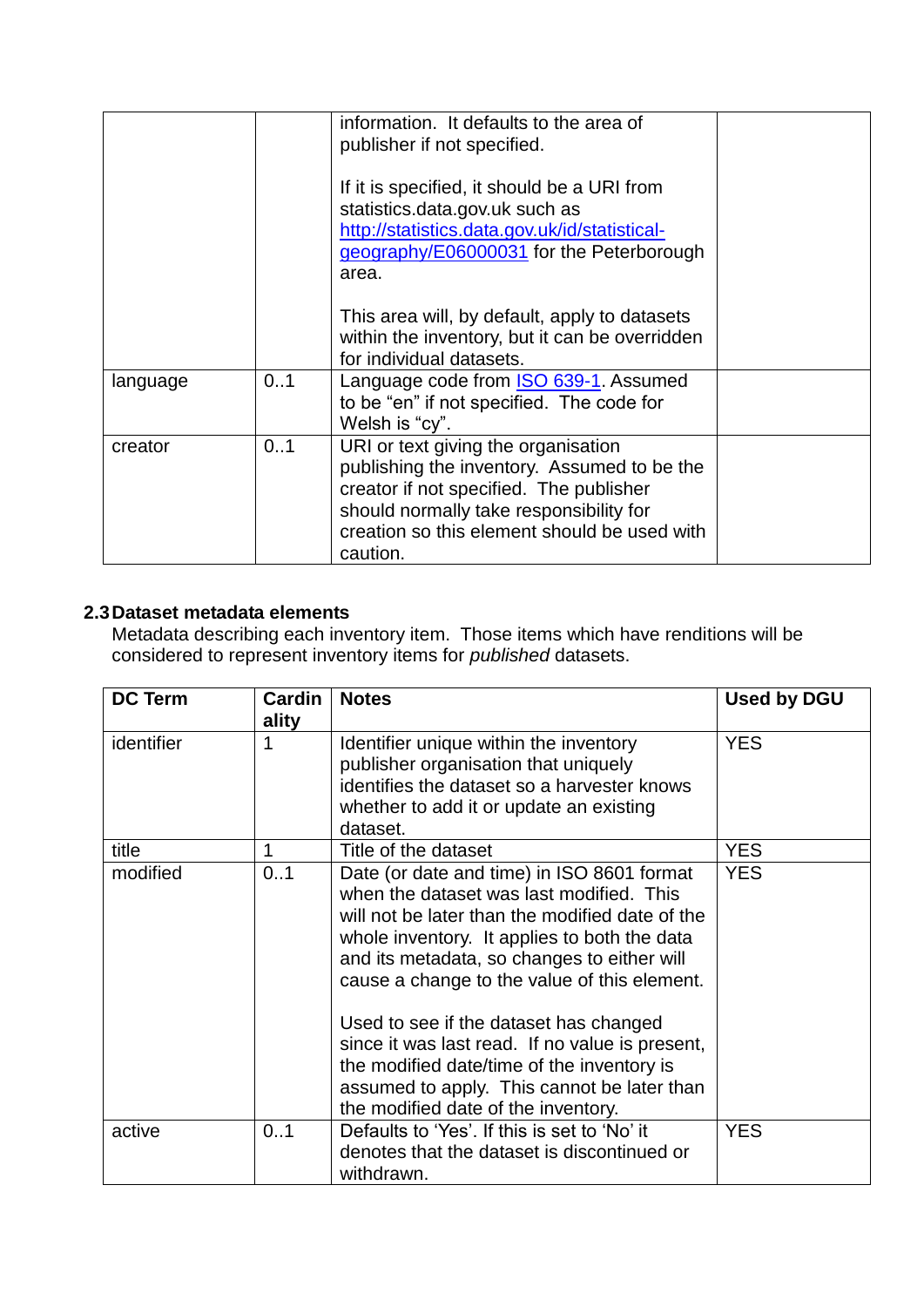| description                                                                    | 0.1       | Free text description of the dataset. This is<br>not required but is strongly recommended.                                                                                                                                                                                                                                                                                                                                                                                                                                                                                                                                                                                                                                                                                              | <b>YES</b>                                                                                   |
|--------------------------------------------------------------------------------|-----------|-----------------------------------------------------------------------------------------------------------------------------------------------------------------------------------------------------------------------------------------------------------------------------------------------------------------------------------------------------------------------------------------------------------------------------------------------------------------------------------------------------------------------------------------------------------------------------------------------------------------------------------------------------------------------------------------------------------------------------------------------------------------------------------------|----------------------------------------------------------------------------------------------|
| subject.service                                                                | $0\infty$ | URI of from http://id.esd.org.uk/list/services<br>of the service to which the data relates. This<br>is strongly recommended where a dataset<br>pertains to a service.                                                                                                                                                                                                                                                                                                                                                                                                                                                                                                                                                                                                                   | <b>YES</b>                                                                                   |
| subject.function                                                               | $0\infty$ | URI from http://id.esd.org.uk/list/functions of<br>the function to which the data relates. This<br>is strongly recommended where a dataset<br>pertains to a function of (local) government.                                                                                                                                                                                                                                                                                                                                                                                                                                                                                                                                                                                             | <b>YES</b>                                                                                   |
| subject.scheme                                                                 | $0\infty$ | URI of descriptor (eg demographic category)<br>from another commonly used controlled list<br>that covers topics other than local<br>government services and functions.<br>Scheme is an attribute of the subject XML<br>element (which may have other attributes).<br>Schemes of 'service' and 'function' must not<br>be used for URIs from lists other than the<br>above two lists.<br>The <b>circumstance list</b> may be relevant to<br>some datasets.<br>The ICO model publication scheme class,<br>where the dataset represents a publication<br>scheme item from this ICO document may<br>be used where the <i>scheme</i> is<br>publicationScheme.<br>Where there is no scheme, pure text can be<br>used (eg for the locally defined categories<br>within each DataShare instance) | DGU adds<br>scheme and the<br>value as key /<br>value pairs<br>available for API<br>queries. |
| protected<br>This is not a DC<br>Term and there<br>is no obvious<br>equivalent | 0.1       | Present if it is the publisher's view that the<br>dataset is subject to protection, in which<br>case one of:<br>protected personal<br>$\bullet$<br>protected Fol exempt<br>protected intellectual property<br>charge applies<br>other<br>The above list is subject to consultation.<br>Where the dataset represents records<br>described by <b>ESD's service records</b><br>retention URI, the 'impact level' given by that<br>URI might denote the type of protection<br>applicable.                                                                                                                                                                                                                                                                                                   | <b>YES</b>                                                                                   |
| protectedText                                                                  | 01        | Text explanation of the 'protected' category                                                                                                                                                                                                                                                                                                                                                                                                                                                                                                                                                                                                                                                                                                                                            | <b>YES</b>                                                                                   |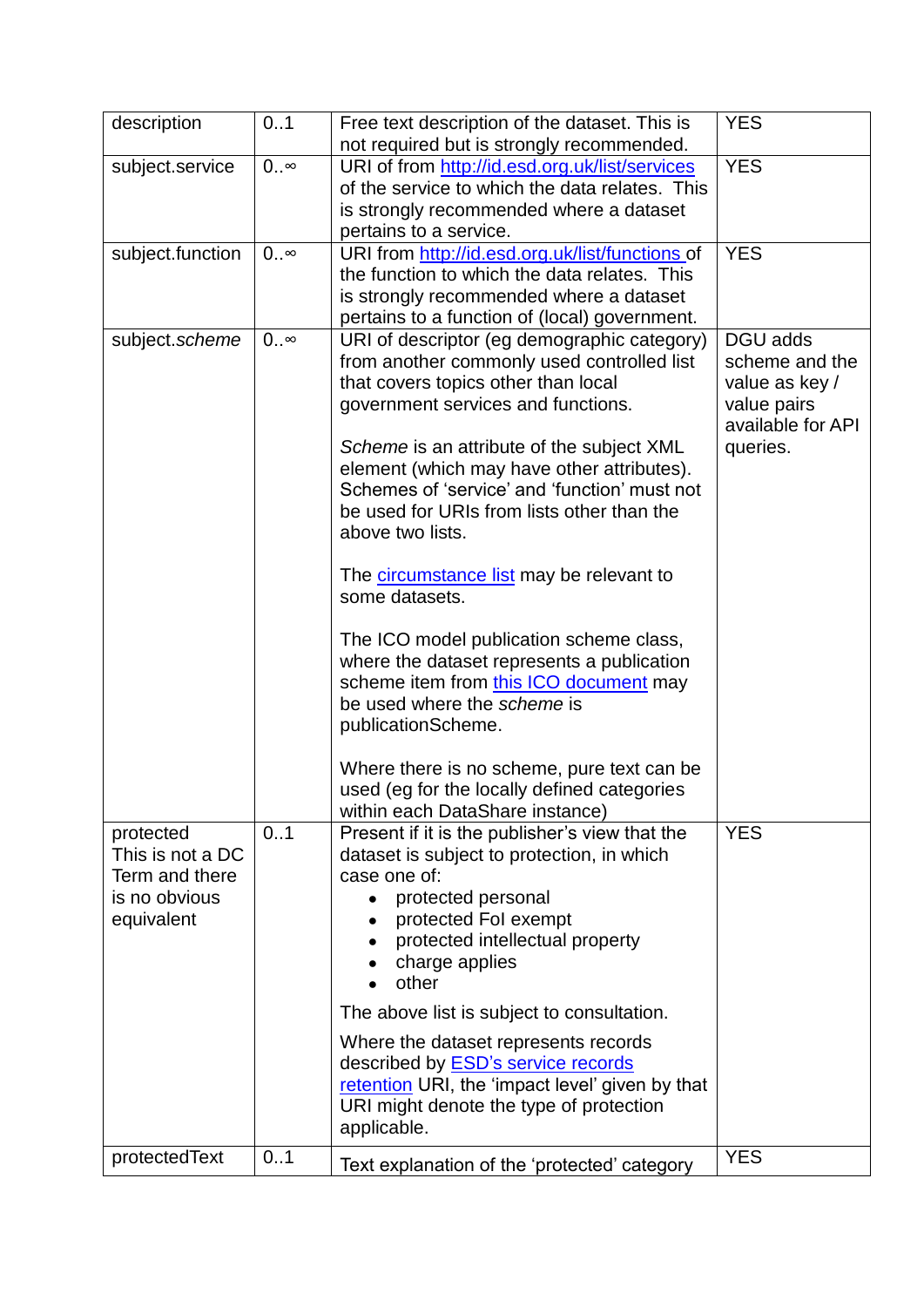|                                                                              |           | defined above                                                                                                                                                                                                                                                                                                                                                                                      |            |
|------------------------------------------------------------------------------|-----------|----------------------------------------------------------------------------------------------------------------------------------------------------------------------------------------------------------------------------------------------------------------------------------------------------------------------------------------------------------------------------------------------------|------------|
| context<br>This is not a DC<br>Term and there<br>is no obvious<br>equivalent | 0.1       | One of:<br>reference<br>$\bullet$<br>operational<br>aggregated<br>strategic                                                                                                                                                                                                                                                                                                                        |            |
|                                                                              |           | This indicates the level to which data has<br>been aggregated and analysed before<br>publishing of the dataset.                                                                                                                                                                                                                                                                                    |            |
|                                                                              |           | Headings have these meanings:<br>Reference – data that describes the<br>existence of things, and what we<br>know about them<br>Operational - data that describes<br>cases, activities, transactions and so<br>on<br>Aggregated – data that has been<br>derived such as statistics and<br>analytics<br>Strategic - data that describes<br>decisions, allocation of resources,<br>targets, and so on |            |
|                                                                              |           | Aggregated and analytical categorisations<br>are important because they represent<br>conclusions made, which might be open to<br>challenge.                                                                                                                                                                                                                                                        |            |
| rights                                                                       | 0.1       | URI of licence or URL to a web page<br>describing the licence. (DGU uses the web<br>page URL of the Open Government Licence<br>where that licence applies).<br>This is required if the dataset published.                                                                                                                                                                                          | <b>YES</b> |
| rightsHolder                                                                 | 0.1       | Text name of an organisation (if any) that<br>holds the rights.                                                                                                                                                                                                                                                                                                                                    |            |
| chargeURL                                                                    | 0.1       | URL of page describing any charges<br>applicable to accessing the dataset.                                                                                                                                                                                                                                                                                                                         |            |
| relation                                                                     | $0\infty$ | Identifier of another dataset from to which<br>this dataset is related in a way given by the<br>relation.type element.                                                                                                                                                                                                                                                                             | <b>YES</b> |
| relation.type                                                                | $0\infty$ | One of these are DGU package<br>relationships:<br>depends on<br>derived from<br>links to<br>Pairs of relation and relation.type are used<br>for each related dataset.                                                                                                                                                                                                                              |            |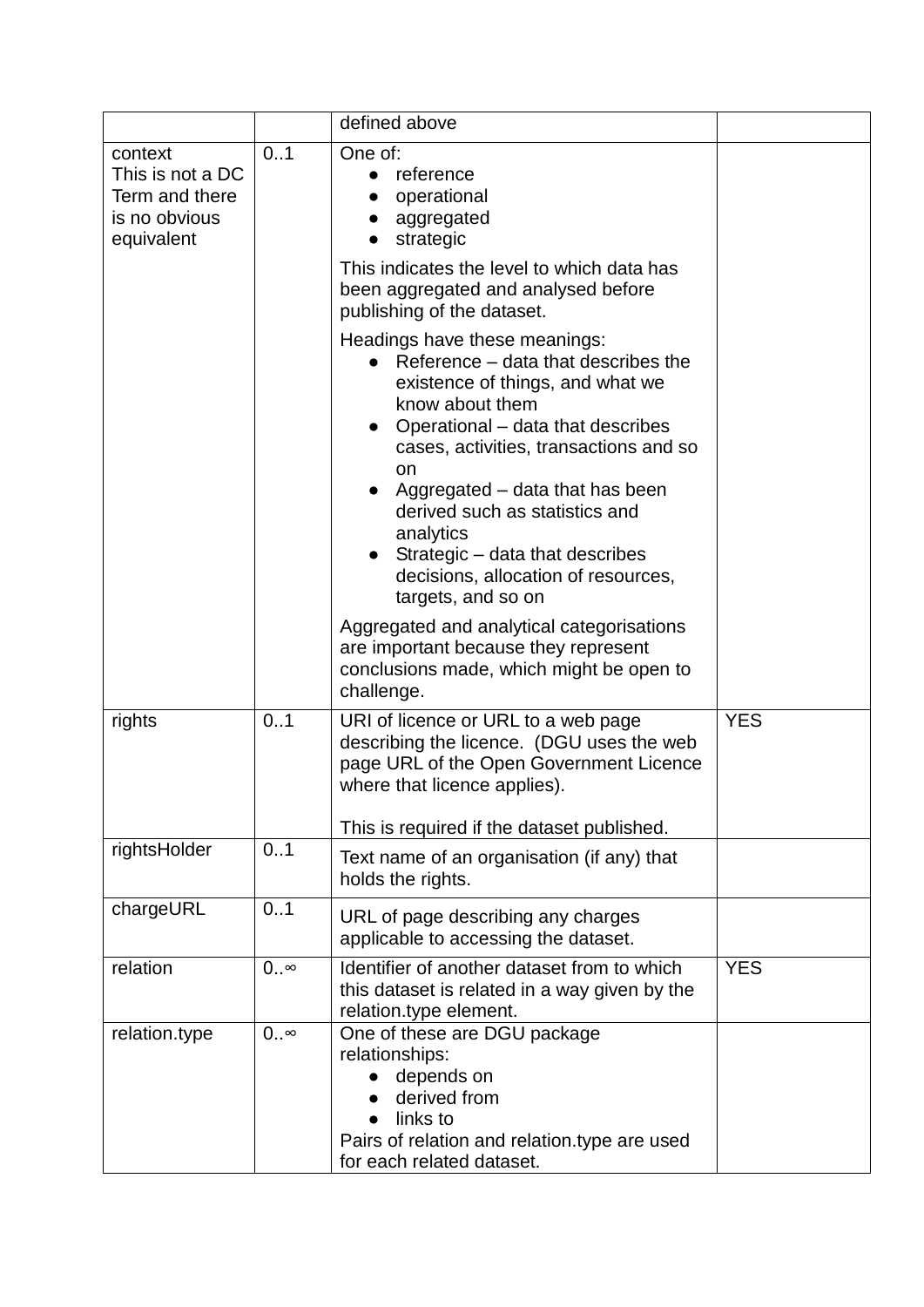| committmentDa | 10.1 | For unpublished datasets, this element    | <b>YES</b> |
|---------------|------|-------------------------------------------|------------|
| te            |      | shows any date by which there is a public |            |
|               |      | commitment to release the dataset in ISO  |            |
|               |      | 8601 format.                              |            |

#### **2.47.3 Data resource and document resource metadata elements**

Metadata describing each resource is given below. The same elements apply to both data resources and document resources, although typically fewer elements will be populated for a document resource. For example, rules for redaction are likely to be independent of temporal or spatial coverage.

Those items which have renditions will be considered to represent inventory items for *published* datasets.

| <b>DC Term</b>  | <b>Cardin</b><br>ality | <b>Notes</b>                                                                                                                                                                                                                                                                                                                                                                                                                                                                                                            | <b>Used by DGU</b>                                                              |
|-----------------|------------------------|-------------------------------------------------------------------------------------------------------------------------------------------------------------------------------------------------------------------------------------------------------------------------------------------------------------------------------------------------------------------------------------------------------------------------------------------------------------------------------------------------------------------------|---------------------------------------------------------------------------------|
| identifier      | 1                      | Identifier unique within the inventory<br>publisher organisation that uniquely<br>identifies the dataset so a harvester knows<br>whether to add it or update an existing<br>dataset.                                                                                                                                                                                                                                                                                                                                    | <b>YES</b>                                                                      |
| type            | $\mathbf 1$            | Flag to denote if the resource represents:<br>data OR<br>documentation on the dataset                                                                                                                                                                                                                                                                                                                                                                                                                                   | <b>YES</b>                                                                      |
| title           | 1                      | Title of the resource                                                                                                                                                                                                                                                                                                                                                                                                                                                                                                   | <b>YES</b>                                                                      |
| modified        | 0.1                    | Date (or date and time) in ISO 8601 format<br>when the resource was last modified. This<br>will not be later than the modified date of the<br>whole inventory. It applies to both the data<br>and its metadata, so changes to either will<br>cause a change to the value of this element.<br>Used to see if the resource has changed<br>since it was last read. If no value is present,<br>the modified date/time of the dataset is<br>assumed to apply. This cannot be later than<br>the modified date of the dataset. | <b>YES</b>                                                                      |
| active          | 0.1                    | Defaults to 'Yes'. If this is set to 'No' it<br>denotes that resource is discontinued or<br>withdrawn.                                                                                                                                                                                                                                                                                                                                                                                                                  | <b>YES</b>                                                                      |
| description     | 0.1                    | Free text description of the data resource.<br>This is not required but is strongly<br>recommended.                                                                                                                                                                                                                                                                                                                                                                                                                     | <b>YES</b>                                                                      |
| coverage.spatia | $0\infty$              | URIs of geographical areas (normally from<br>statistics.data.gov.uk or<br>neighbourhoods.esd.org.uk/ to which the<br>data pertains. Assumed to be the spatial<br>coverage of the inventory as a whole if not                                                                                                                                                                                                                                                                                                            | YES, DGU will<br>use the<br>inventory's<br>spatial coverage<br>where one is not |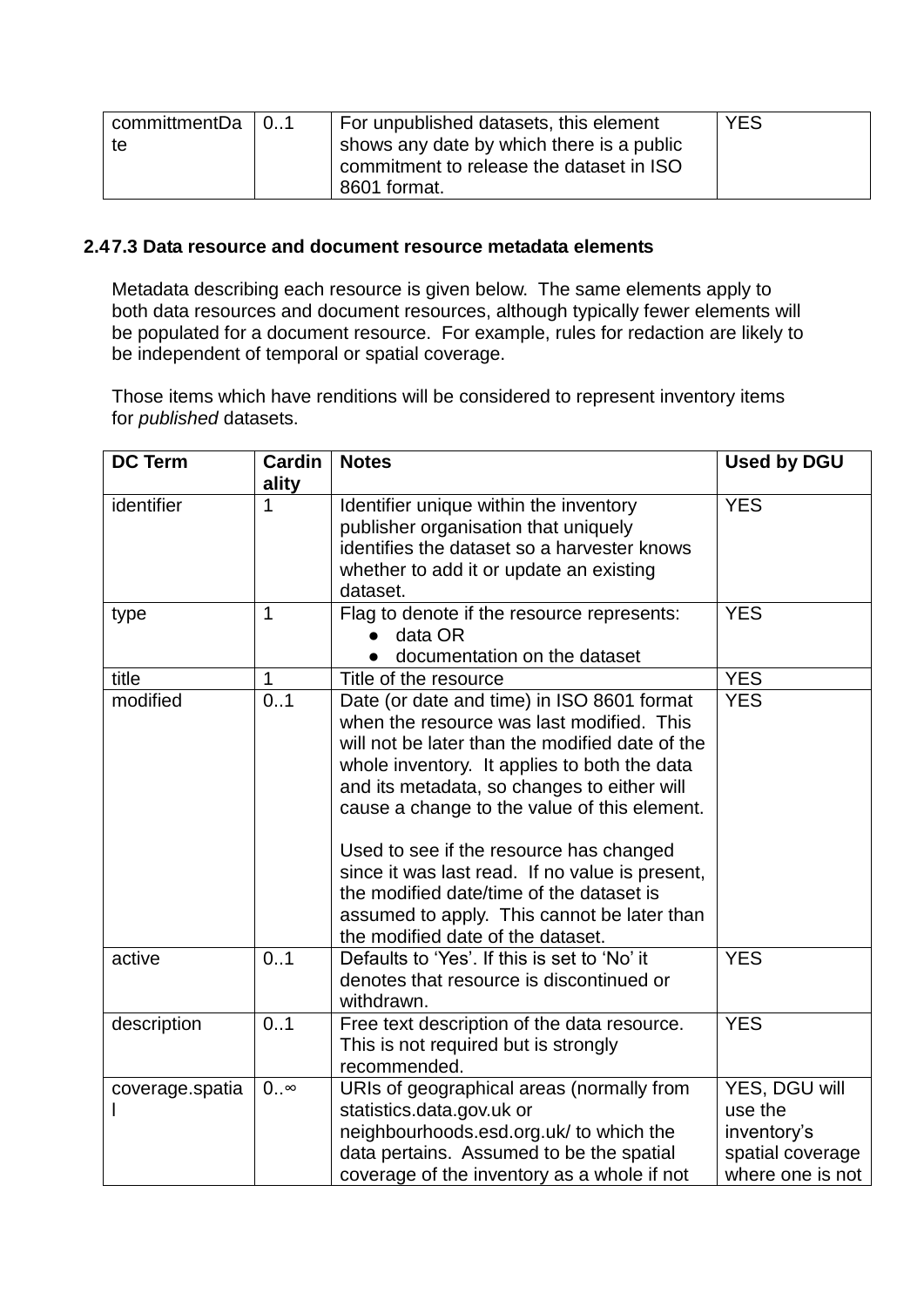|                            |     | specified.                                                                                                                                                | specified for the<br>dataset. DGU<br>will look up the<br>geographical<br>boundaries from<br>the URIs |
|----------------------------|-----|-----------------------------------------------------------------------------------------------------------------------------------------------------------|------------------------------------------------------------------------------------------------------|
| coverage.tempo<br>ral.from | 0.1 | Starting date/time of the dataset rendition in<br>ISO 8601 format.<br>This 'from' date is used alone if the dataset<br>pertains to a single point in time | <b>YES</b>                                                                                           |
| coverage.tempo<br>ral.to   | 0.1 | End date/time of the dataset rendition in ISO<br>8601 format.                                                                                             | <b>YES</b>                                                                                           |
| language                   | 0.1 | Language code from <b>ISO 639-1</b> . Assumed<br>to be "en" if not specified. The code for<br>Welsh is "cy"                                               |                                                                                                      |

# **2.5Data and document resource rendition metadata elements**

Unless otherwise stated, the elements given below apply to renditions of both datasets and documents.

| <b>DC Term or</b><br>other property<br>name | Cardin<br>ality | <b>Notes</b>                                                                                                                                                                                                                                                                                                                                                                                                                                                                                                               | <b>DGU</b>                              |
|---------------------------------------------|-----------------|----------------------------------------------------------------------------------------------------------------------------------------------------------------------------------------------------------------------------------------------------------------------------------------------------------------------------------------------------------------------------------------------------------------------------------------------------------------------------------------------------------------------------|-----------------------------------------|
| identifier                                  | 1               | URL of the rendition                                                                                                                                                                                                                                                                                                                                                                                                                                                                                                       | YES. DGU<br>calls this 'URL'            |
| mimeType                                    | 0.1             | A standard MIME type (text/csv, text/xml,<br>application/json, etc.) for the format. See<br>the template column here for a list of types.<br>This corresponds to the DC term format.                                                                                                                                                                                                                                                                                                                                       | <b>YES</b>                              |
| modified                                    | 01              | Date (or date and time) in ISO 8601 format<br>when the resource was last modified. This<br>will not be later than the modified date of the<br>whole inventory. It applies to both the data<br>and its metadata, so changes to either will<br>cause a change to the value of this element.<br>Used to see if the rendition has changed<br>since it was last read. If no value is present,<br>the modified date/time of the resource is<br>assumed to apply. This cannot be later than<br>the modified date of the resource. | <b>YES</b>                              |
| active                                      | 0.1             | Defaults to 'Yes'. If this is set to 'No' it<br>denotes that the rendition is discontinued or<br>withdrawn.                                                                                                                                                                                                                                                                                                                                                                                                                | <b>YES</b>                              |
| title                                       | 0.1             | Recommended file name for the resource                                                                                                                                                                                                                                                                                                                                                                                                                                                                                     | YES. This is<br>used to<br>generate the |